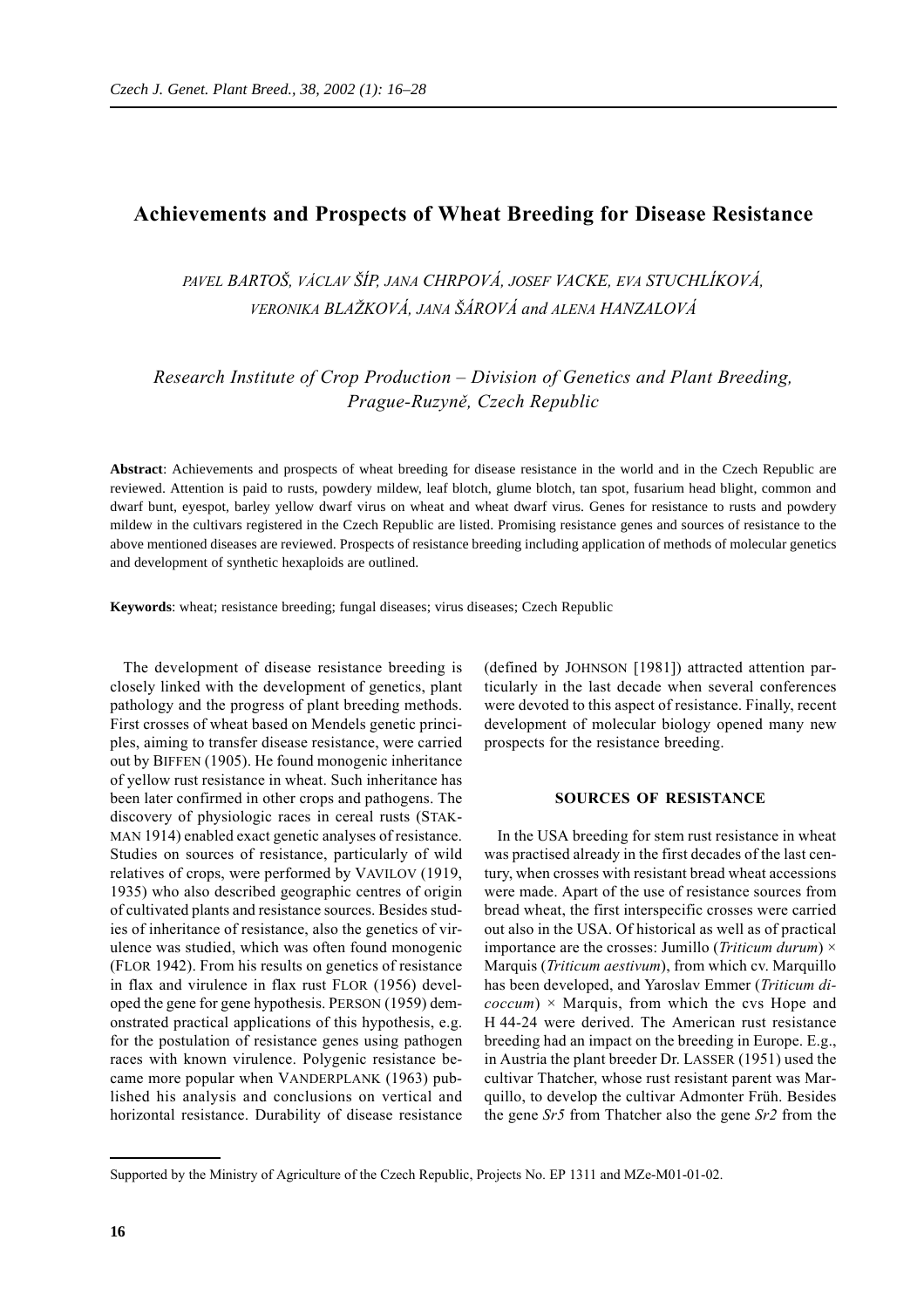cultivar Hope was widely used in wheat breeding. A translocation from *Thinopyrum ponticum* (*Agropyrum elongatum)* with the leaf rust resistance gene *Lr19*, that was developed also in the USA, was transferred into the Swedish cultivar Sunnan. The same translocation was used in Slovakia where the advanced line SO 997 (Lutea) was bred. In Europe, the work carried out in Germany at Salzmünde and Weihenstephan was of particular importance. The substitution 1B.1R and the translocation T1BL.1RS, developed there, possessed the linked resistance genes *Lr26*, *Yr9*, *Sr31* and *Pm8* from rye (BARTOŠ & BAREŠ 1971). Other translocations important for European wheat breeding were those from *Triticum ventricosum* (*Aegilops ventricosa).* E.g., the line VPM1 (from a cross of *Aegilops ventricosa, Triticum persicum* and cv. Marne) contains the gene *Pch2* conditioning eye-spot resistance. The line VPM1 was developed in France and its eye-spot resistance was transferred e.g., to the cvs Roazon and Rendezvous.The line VPM1 was developed in France and its eye-spot resistance was transferred e.g., to the cvs Roazon and Rendezvous. Resistance to rusts (linked genes *Yr17*, *Lr37* and *Sr38*) originates from the same source. Of the cultivars registered in the Czech Republic the cvs Apache and Corsaire possess that translocation with rust resistance genes. Several important genes for powdery mildew resistance were also transferred from alien species: e.g. *Pm2* from *Aegilops squarrosa* and *Pm6* from *Triticum timopheevi.* Both genes are present in many European cultivars, including Czech cultivars.

The above mentioned examples show the important role of interspecific or intergeneric crosses for resistance breeding of wheat. However, only a small part of the accomplished translocations has been transferred to commercial cultivars.

Mutation breeding was more important for barley (the gene *mlo*) than for wheat. In wheat, mutations were used successfully for obtaining translocations. The importance of somaclonal variation as a source of novel resistance remains limited. Progress in genetic engineering and genetic transformation opens new possibilities of resistance breeding in cereals (KUČERA *et al*. 2000).

# **WHEAT BREEDING FOR DISEASE RESISTANCE**

MCINTOSH (1998) listed 23 fungal diseases, 5 virus diseases and 4 bacterial diseases of wheat and stated, that sources of resistance are available to all the diseases except two. However, the importance of single diseases varies with climatic conditions and crop management, e.g., application of fertilisers (particularly nitrogen), reduced or no tillage, etc. Breeding itself can also change the importance of diseases – those that were defeated by resistance breeding are superseded by other diseases.

### **Rust diseases**

#### **Stem rust** (*Puccinia graminis* Pers.: Pers.)

Breeding for stem rust resistance was motivated by epidemics of this disease in North America. In Europe stem rust on wheat lost its importance in the last decades. This was probably due to successful resistance breeding in the countries of south-eastern Europe, from where airborne inoculum has usually spread to Central Europe. The last stem rust epidemic in Czechoslovakia and in south-east Europe was recorded in 1972. Though there is no immediate threat of stem rust, several cultivars registered in Czechoslovakia and in the Czech Republic have stem rust resistance based on the genes *Sr31, Sr11, Sr29*, *Sr37* and *SrTmp*. Older Czechoslovak wheat cultivars typically carried the gene *Sr5*, derived from eastern European cultivars (BARTOŠ *et al*. 1970). The genes *Sr2* and *Sr36* played an important role in American breeding. *Sr36* was also used in Hungarian wheat breeding (e.g. cv. Kincső) (VIDA *et al*. 2000).

### **Yellow rust** (*Puccinia striiformis* Westend)

Yellow rust is an important disease particularly in western Europe, where novel races often threaten the so far used resistances. Recently virulence to *Yr17*, an as yet important gene in western European cultivars, is spreading. The resistance of some cultivars, e.g. of Cappelle Desprez, is more durable. Field resistance has been found to be considerably durable and effective, e.g. in the cv. Alcedo (MEINEL 1997). In Czechoslovakia and later in the Czech Republic, yellow rust resistance was obligatory for all cultivars on the official variety list since the sixties. This substantially helped to avoid losses caused by yellow rust till recently. The only exception was a short period when the Yugoslav susceptible cultivars Sava and Zlatna Dolina were grown because of lack of very early wheats. In the last years also yellow rust susceptible cultivars were registered and for this reason yellow rust finds its hosts again easier. This contributes to a new wave of yellow rust. Since 1999 the disease is occurring more frequently also in other eastern European countries.

### **Leaf rust** (*Puccinia persistens* Plow. subsp. *triticina* [Eriks.] Urban et Marková = *Puccinia recondita* Rob. ex Desm. f.sp. *tritici*)

Leaf rust is causing losses particularly in warm dry summers. Its economic importance is increasing. Resistance breeding in the world was particularly successful when partial, field or adult plant resistance was exploited. An example is the gene *Lr34* in the CIMMYT wheat breeding, linked with *Yr18*, *Byd1* and *Ltn*. Leaf tip necrosis can be utilised as a marker for *Lr34*. The modern strategy of resistance breeding described by WINZELER (1995) combines greenhouse and field tests. Recent ring tests organised by WINZELER *et al*. (2000), rust race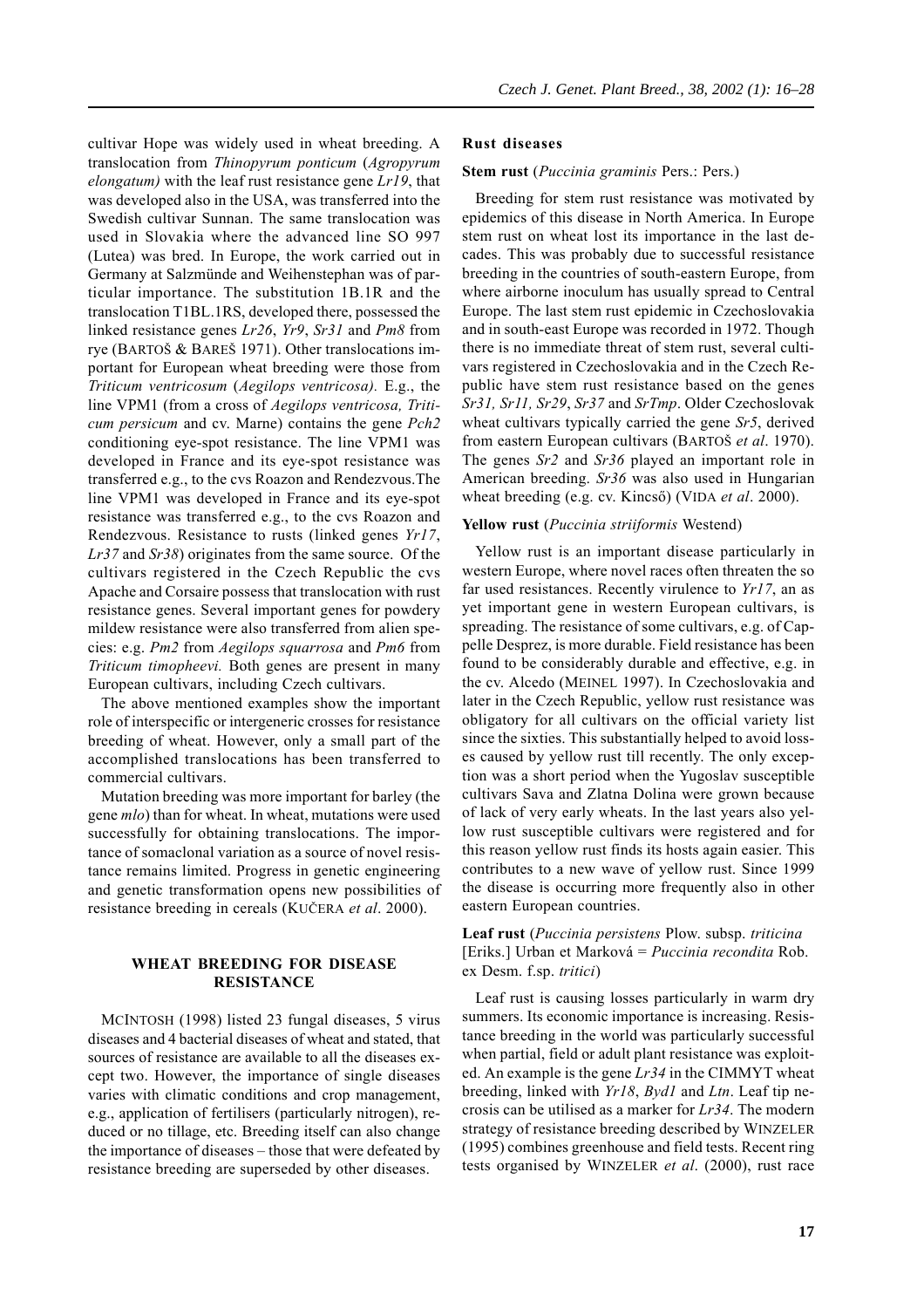surveys (MESTERHÁZY *et al*. 2000; BARTOŠ *et al*. 2001) and analyses of *Lr* genes in cultivars grown in the U.K. (SINGH *et al*. 2001) and in France (GOYEAU & PARK 1997) contributed to the knowledge of types of leaf rust resistance and resistance genes in cultivars grown in Europe. Adult plant resistance was found e.g., in the cvs Batis, Capo, Josef and Bontaris; adult or partial resistance in the cvs Lindos, Runal, Compass and Caxton. All these cultivars have the *Lr13* gene for adult plant resistance, but differ in the degree of field resistance (WINZELER *et al*. 2000). In European cultivars the following genes for leaf rust resistance were postulated: *Lr1*, *Lr3a*, *Lr3ka*, *Lr10*, *Lr13*, *Lr14a*, *Lr17b*, *Lr20*, *Lr26* and *Lr37* (WINZELER *et al*. 2000; SINGH *et al*. 2001). Almost all of them were also postulated in cultivars registered in the Czech Republic, namely *Lr1*, *Lr3a*, *Lr3ka*, *Lr10*, *Lr13*, *Lr14a*, *Lr17b*, *Lr26* and *Lr37*. Unfortunately, these genes are only partially effective or ineffective against the prevailing races. Czech cultivars were fairly well protected by *Lr1* (cv. Vlada) or the combination of *Lr10* and *Lr13* (cvs Siria and Alka). Recently their resistance declined. The important field resistance of cv. Viginta was used in the breeding of many Czech and Slovak cultivars (e.g., Astella, Barbara, Blava, Boka, Bruneta, Klea, Samanta, Saskia, Solara and Solida). However, only some of these cultivars are similarly resistant to leaf rust as Viginta. In eastern European cultivars, that were frequently used in the Czechoslovak wheat breeding, the gene *Lr3* was common (BARTOŠ *et al*. 1969). In recent international race surveys the genes *Lr9*, *Lr19* and *Lr24* were highly effective against leaf rust (MESTERHÁZY *et al*. 2000).

In Czechoslovakia race surveys of rusts on wheat started in the sixties. Results obtained till 1995 have been analyzed by BARTOŠ *et al*. (1996).

The survey of rust and powdery mildew resistance genes in winter wheat cultivars registered in the Czech Republic is given in Table 1.

### **Powdery mildew** (*Blumeria graminis* [DC.] Speer = *Erysiphe graminis* de Candolle)

The resistance genes *Pm2, Pm6, Pm4b, Pm8* and *Pm5* occur often in European wheats, including Czech cultivars (Table 1). Their importance is limited, since they are ineffective against most of the recent powdery mildew races. The gene *Pm8* becomes ineffective in presence of the suppressor gene *SuPm8* (HANUŠOVÁ 1992; HANUŠOVÁ *et al*. 1996; ZELLER & HSAM 1996; REN *et al*. 1996). Partial or field resistance to such a variable pathogen as powdery mildew is of great importance. It has been described e.g., in the cv. Mironovskaya 808, from which the German cultivars Miras and Mikon were derived. Among Czech cultivars the best powdery mildew resistance was registered in the cv. Vlasta from the cross Brimstone/Š13//Hana (ŠÍP *et al*. 1999). The powdery mildew resistance of Š13 is derived from *Triticum monococcum* and the responsible gene was designated *Pm1b* (ZELLER & HSAM 1998). However, in the cv. Vlasta the genes *Pm2* and *Pm6* were postulated (obviously derived from Brimstone) but *Pm1b* has not been found (Zeller – pers. com.). Further study is going on because a mere presence of *Pm2* and *Pm6* cannot explain the high resistance of cv. Vlasta in the field, in comparison with other cultivars with *Pm2* and *Pm6*.

Reviews on wheat powdery mildew resistance genes and their use in breeding were published by SZUNICS and SZUNICS (1999) and by CHEN and CHELKOWSKI (1999).

### **Leaf blotch** (*Mycosphaerella graminicola* [Fuckel] Schröter, anamorph *Septoria tritici* Rob. ex Desm.)

The economic importance of leaf blotch is increasing worldwide, as was demonstrated at the CIMMYT workshop in Mexico (VAN GINKEL *et al*. 1999). Results of several genetic studies indicate, that resistance is conditioned oligogenic. Major as well as minor genes governing resistance have been described. Four *Stb* resistance genes for leaf blotch resistance have been registered (MCINTOSH *et al*. 1998). In the CIMMYT breeding program three main groups of resistance sources were successfully used: (a) Russian winter wheat lines, (b) lines from the Southern Cone of South America and (c) to lesser extent also lines from the USA (GIL-CHRIST *et al*. 1999). Resistance to leaf blotch is present in the cvs Bezostaya 1, Anza, Bobwhite and in the synthetic hexaploid lines from the cross *Triticum durum* × *Triticum tauschii* (VAN GINKEL & RAJARAM 1999). In field trials in the Netherlands, Switzerland and the U.K. between 1995 and 1997 (BROWN *et al*. 2001) the Brazilian cultivar Veranopolis, a well-known source of resistance (ROSIELLE 1972), was the most resistant entry. The breeding programme at FAP/FAL (Switzerland) has been notably successful in developing wheat with good resistance to septoria tritici leaf blotch, as indicated by low scores for Arina and five Swiss breeding lines in the experiments of BROWN *et al*. (2001).

 Resistance has been often found associated with plant height and late maturity. Genotypes with *Rht2* seemed to be more resistant than those with *Rht1*. Specific interactions between certain cultivars and isolates of the pathogen have been confirmed (KEMA *et al*. 1996a, b; BROWN *et al*. 1999, 2001). Changes in the pathogen population caused "loss of resistance" of the cv. Gene (MUNDT *et al*. 1999). Successful breeding for durable resistance must take into account specific host-pathogen interactions to avoid the breakdown of host resistance by specifically virulent isolates. Accumulation of different resistant genes in a genotype appears to be an important prerequisite of success in the breeding for resistance. BROWN *et al*. (2001) suggest that progress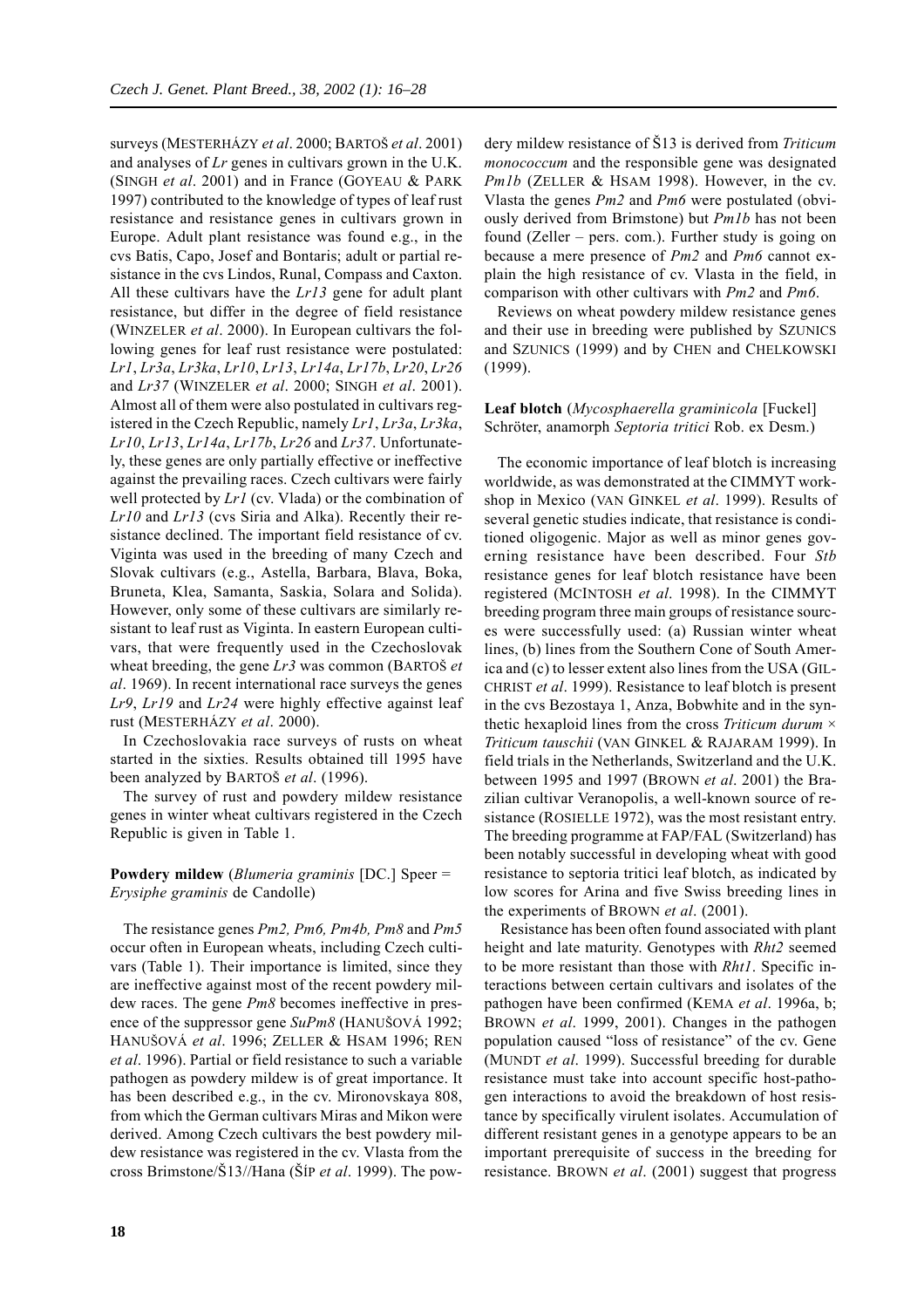|              |            |                                 |                          | Resistance genes         |                         |                          |  |
|--------------|------------|---------------------------------|--------------------------|--------------------------|-------------------------|--------------------------|--|
| Cultivar     | Registered | Origin                          | Lr                       | $\mathcal{S}r$           | $\gamma_r$              | Pm                       |  |
| Košútka      | 1981       | $\rm SK$                        | $\boldsymbol{+}$         | $\qquad \qquad +$        | $\qquad \qquad +$       | -                        |  |
| Regina       | 1982       | $\operatorname{CZ}$             | -                        | $\qquad \qquad -$        | 1, 2, HeIV              | 5, SuPm8                 |  |
| Viginta      | 1984       | $\operatorname{CZ}$             | 3                        | $5, ++$                  | 2, 3a, 4a               |                          |  |
| Hana         | 1985       | $\operatorname{CZ}$             | $\overline{\mathbf{3}}$  | 29                       | $\overline{\mathbf{c}}$ |                          |  |
| Sparta       | 1988       | $\operatorname{CZ}$             | 3, 26                    | $31\,$                   | 9                       | 2, 4b, 8                 |  |
| Ilona        | 1989       | $\rm SK$                        |                          | $11\,$                   |                         | 5                        |  |
| Sofia        | 1990       | $\operatorname{CZ}$             | 3, 26                    | 31                       | 9                       | 2, 4b, 8                 |  |
| Vlada        | 1990       | $\operatorname{CZ}$             | 1, 3, 13                 | $+, +, +$                |                         | 5                        |  |
| Livia        | 1991       | $\rm SK$                        | 13, 26                   | 11, 31                   | 9                       | $\,$ $\,$                |  |
| Simona       | 1991       | $\operatorname{CZ}$             |                          | $\qquad \qquad +$        |                         |                          |  |
| Blava        | 1992       | $\rm SK$                        | 3ka                      | $^+$                     |                         | -                        |  |
| Torysa       | 1992       | $\rm SK$                        | $\qquad \qquad +$        | 29                       |                         | 2.6                      |  |
| Vega         | 1992       | $\operatorname{CZ}$             | $\overline{\mathbf{3}}$  | $\! + \!\!\!\!$          | 2                       |                          |  |
| Samanta      | 1993       | $\operatorname{CZ}$             | 3, 13                    | $^+$                     |                         | $\overline{\phantom{0}}$ |  |
| Sida         | 1993       | $\operatorname{CZ}$             | 26                       | 31                       | 9                       | 4b, 8                    |  |
| Asta         | 1994       | $\operatorname{CZ}$             | 3a, 13                   | $\qquad \qquad +$        | $\mathbf{1}$            | 2.6                      |  |
| <b>Bruta</b> | 1994       | $\operatorname{CZ}$             | 13, 14a                  |                          |                         | —                        |  |
| Mona         | 1994       | $\operatorname{CZ}$             | 3, 13, 26                | 31                       | 9                       | $\,8\,$                  |  |
| Rexia        | 1994       | $\rm SK$                        | 3                        | $\qquad \qquad +$        | 3a, 4a                  |                          |  |
| Siria        | 1994       | $\operatorname{CZ}$             | 10, 13                   | $\overline{\phantom{0}}$ | 3a, 4a                  | 4b, 6, SuPm8             |  |
| Trane        | 1994       | $\rm DE$                        | 26                       | 31                       | 9                       | $\,$ $\,$                |  |
| Alka         | 1995       | $\operatorname{CZ}$             | 10, 13                   | $^+$                     |                         |                          |  |
| Astella      | 1995       | $\rm SK$                        | $\overline{\mathbf{3}}$  | $\overline{\phantom{0}}$ |                         |                          |  |
| Boka         | 1995       | $\operatorname{CZ}$             | $\overline{\phantom{0}}$ | 5?                       | 3a, 4a                  |                          |  |
| Estica       | 1995       | $\rm NL$                        | 13, 14a                  | $\overline{\phantom{0}}$ |                         | 2.6                      |  |
| Ina          | 1995       | $\operatorname{CZ}$             | $\overline{\phantom{0}}$ | 5?                       | $\mathbf{1}$            | $-$                      |  |
| Samara       | 1995       | $\operatorname{CZ}$             | 13                       | $\overline{\phantom{0}}$ | $\mathbf{1}$            | 2.6                      |  |
| Athlet       | 1996       | $\rm{DE}$                       | 26                       | 31                       | 9                       | $2.8\,$                  |  |
| Brea         | 1996       | $\operatorname{CZ}$             | 3                        |                          |                         |                          |  |
| Bruneta      | 1996       | $\operatorname{CZ}$             | $\overline{\mathbf{3}}$  | $+$                      |                         |                          |  |
| Ritmo        | 1996       | $\rm NL$                        | 13                       | -                        |                         | 2.6                      |  |
| Saskia       | 1996       | $\operatorname{CZ}$             | 3                        | $^+$                     |                         |                          |  |
| Alana        | 1997       | $\operatorname{CZ}$             | $^{+}$                   |                          |                         |                          |  |
| Ebi          | 1997       | $\rm DE$                        |                          | $\overline{\phantom{0}}$ |                         |                          |  |
| Šárka        | 1997       | CZ                              | $^{+}$                   | $^{+}$                   |                         |                          |  |
| Versailles   | 1997       | $\rm NL$                        |                          |                          |                         | $2.6\,$                  |  |
| Contra       | 1998       | $\rm DE$                        | 13, 17b                  |                          |                         | 2, 6, 4b, 5              |  |
| Elpa         | 1998       | $\rm DE$                        | $^{+}$                   |                          |                         | 6                        |  |
| Nela         | 1998       | $\operatorname{CZ}$             | -                        |                          |                         |                          |  |
| Solara       | 1998       | $\rm SK$                        | $^+$                     | $\! + \!\!\!\!$          |                         |                          |  |
| Apache       | 1999       | $\rm DE$                        | 37                       | 38                       | 17                      |                          |  |
| Corsaire     | 1999       | $\rm{DE}$                       | 37                       | 38                       | $17\,$                  | 2, 6, 4b                 |  |
| Niagara      | 1999       | $\operatorname{CZ}$             | 3                        | 11                       |                         |                          |  |
| Record       | 1999       | $\rm DE$                        |                          | -                        |                         | 2, 6, 4b                 |  |
| Rialto       | 1999       | $\ensuremath{\text{UK}}\xspace$ | 10, 13, 26               | $31\,$                   | 9                       | 8                        |  |
| Semper       | 1999       | $\rm NL$                        | 3                        |                          |                         |                          |  |
| Sepstra      | 1999       | $\rm DE$                        | $^{+}$                   |                          |                         |                          |  |
| Vlasta       | 1999       | $\operatorname{CZ}$             | $^{+}$                   | $\overline{\phantom{0}}$ |                         | $2, 6, +$                |  |

Table 1. Rust and powdery mildew resistance genes in winter wheat cultivars registered in the Czech Republic (genes Lr3ka, Lr13, Lr14a and Lr17b postulated by R.F. Park)

+ undetermined gene(s); - no gene found, blank means not tested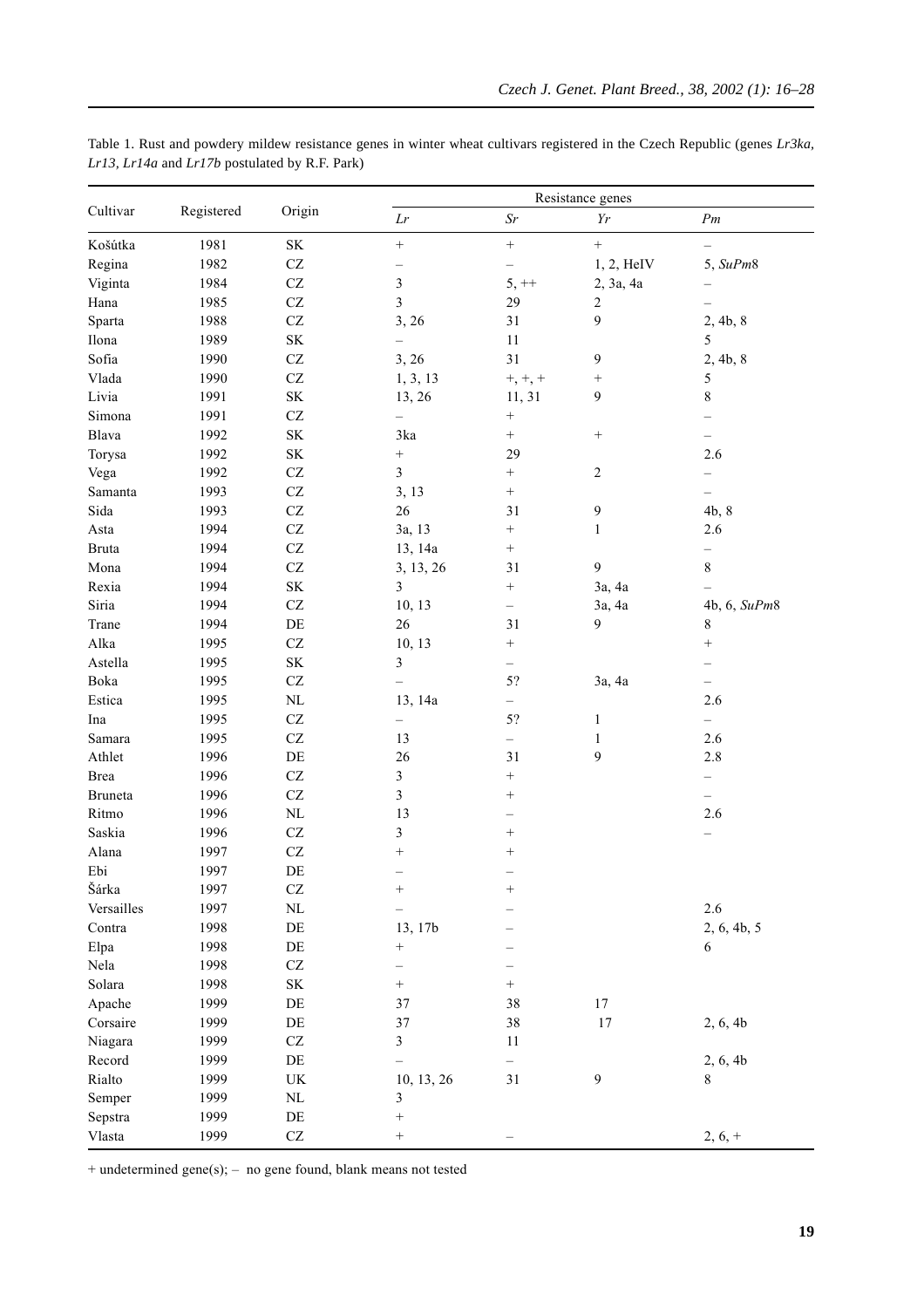Table 2. Average response (1997–2000) of winter wheat cultivars (lines) that showed a higher  $(SDP < 3)$  resistance to infection with *Septoria tritici* in comparison with the susceptible cv. Galaxie

| Cultivar                         | SDP  | ILA  |
|----------------------------------|------|------|
| Arina                            | 0.83 | 0.75 |
| CH 76 106                        | 0.75 | 1    |
| Apollo                           | 0.75 | 1    |
| NSL 92-5719                      | 0.75 | 0.5  |
| SG-S 148-97*                     | 1.75 | 1.88 |
| Sida                             | 1.75 | 1.42 |
| Hereward                         | 1.17 | 1.58 |
| Ina                              | 2.33 | 1.42 |
| Ritmo                            | 2.42 | 1.75 |
| Versailles                       | 2.75 | 2.17 |
| Athlet                           | 2.75 | 2.67 |
| Samara                           | 2.91 | 2.17 |
| Galaxie                          | 6.5  | 5.25 |
| Total average<br>of 26 cultivars | 3.89 | 2.96 |

SDP = Septoria disease progress  $(0-9; 9)$  = the highest rate of disease spreading)

ILA = Infected leaf area  $(0 = 0\%; 1 = 10\%; 2 = 20\%$  etc) \*line tested only 1998–1999

in improving resistance to septoria tritici leaf blotch may be achieved by intercrossing lines from different European breeding programmes.

In the Research Institute of Crop Production (RICP) Prague-Ruzyně the response of selected winter wheat cultivars to artificial infection with *Septoria tritici* has been studied since 1997. The results were summarised recently by ŠÍP *et al*. (2001). High resistance was found in the cv. Arina that was also resistant to *Fusarium* head blight. From Czech cultivars or lines SG-S 148-97, Sida, Ina and Samara showed a fairly good resistance (Table 2). In the experiments of BROWN *et al*. (2001) high resistance was detected in the lines SG-RU-5007 and RU-5-96, developed in RICP Prague-Ruzyně. These lines were similarly classified also by ŠÍP *et al*. (1997).

# **Glume blotch** (*Phaeosphaeria nodorum* [E. Müller] Hedjaroude, anamorph *Stagonospora nodorum* [Berk.] Cast. & Germ. = *Septoria nodorum* [Berk.] Berk.)

Glume blotch remains an important disease particularly at higher altitudes with frequent rainfalls. The genetic background of resistance of leaves differs from that one of ears. Again another genetic mechanism governs disease tolerance. Differences between reactions of seedlings and adult plants have been also observed. Resistance sources have been described, e.g., the cvs

Atlas 66, Blueboy II, Frondoso, Fronthatch and Oasis (VAN GINKEL & RAJARAM 1999). Sources of resistance to leaf blotch and glume blotch are usually not identical. Four *Snb* resistance genes for glume blotch (one with provisional designation) have been described (MCINTOSH *et al*. 1998).

In field inoculation experiments, carried out at the RICP Prague-Ruzyně for three years, a fair level of resistance has been found in the cvs Senta, Siria, Regina and Simona (Table 3). Cv. Mironovskaya 808 showed the lowest average septoria-caused reduction of TKW (thousand kernel weight). Several cultivars displayed a high disease severity but only a low decrease in TKW, e.g., Košútka, Vega and Danubia.

Difficulties in the breeding for resistance to leaf- and glume blotch have been defined by VAN GINKEL and RAJARAM (1999) as follows:

- 1. earliness affects the expression of resistance,
- 2. correlation between seedling and adult plant resistance is variable,
- 3. correlation between symptoms and yield depression is also variable,
- 4. different Septoria isolates can influence each other on the leaf surface,
- 5. importance of pathogen races for resistance breeding has still to be clarified.

**Tan spot** (*Pyrenophora tritici*-*repentis* [Died.] Drechs., anamorph *Drechslera tritici-repentis* [Died.] Shoem. = *Helminthosporium tritici-repentis* [Died.] Died.)

Economic importance of tan spot is increasing worldwide. In the neighbouring Bavaria the disease was studied already 15 years ago OBST (1988). An international conference on this topic took place at Winnipeg, Canada, in 1998. Contributions from the conference have been summarised in the Canadian Journal of Plant Pathology in 1998. Tan spot was in 1997 also the topic of a CIMMYT workshop at El Batan, Mexico (DUVEILLER *et al*. 1998). *Pyrenophora tritici-repentis* develops races that differ by specific toxins (PtrTox A, B, C) and symptoms (chloroses or necroses) on particular wheat cultivars (differentials). A susceptible reaction appears when the pathogen produces a toxin for which the host has the corresponding receptor. Inheritance of resistance has been described as qualitative and mostly recessive. However, quantitative resistance has been also observed. As sources of resistance can be utilised the cvs Frontana, Bluebird, Kavkaz and lines derived from *Agropyron distichum* (RIEDE *et al*. 1996).

The response of 23 winter wheat cultivars to artificial infection with *Pyrenophora tritici-repentis* has been tested under field conditions at the RICP Prague-Ruzyně since 1999. Most cultivars registered in the Czech Republic were included in the tests. The three year study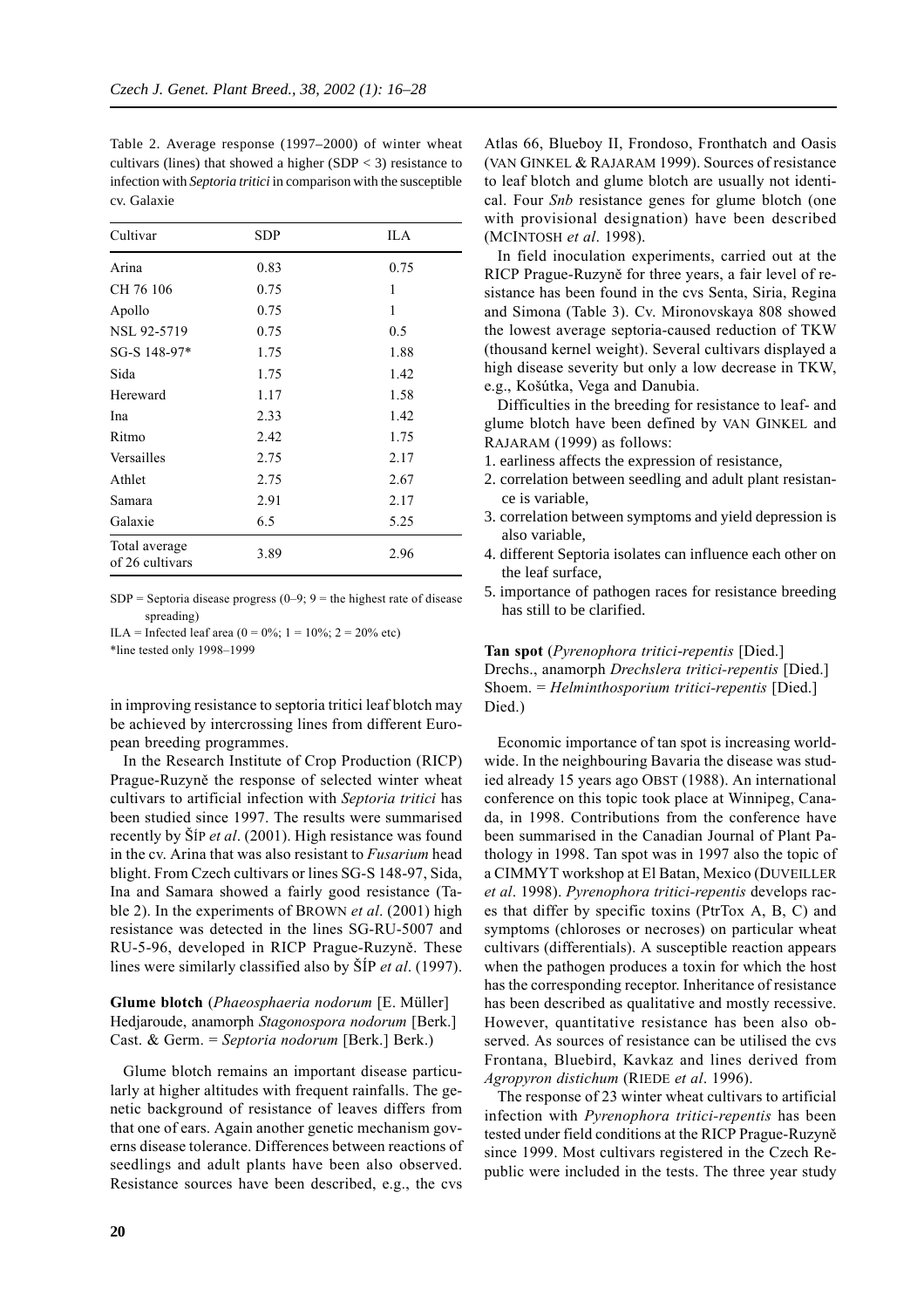| Cultivar         | Symptom score $(0-9)$ | Cultivar         | Reduction of TKW (%) |
|------------------|-----------------------|------------------|----------------------|
| Senta            | 2.4                   | Mironovskaya 808 | 10.4                 |
| Siria            | 2.4                   | Regina           | 11.7                 |
| Regina           | 2.5                   | Senta            | 12.0                 |
| Simona           | 2.5                   | Siria            | 13.4                 |
| Mironovskaya 808 | 3.1                   | Zdar             | 14.0                 |
| Sofia            | 3.1                   | Simona           | 14.2                 |
| Torysa           | 3.1                   | Asta             | 16.2                 |
| Hana             | 3.3                   | Samara           | 16.7                 |
| Zdar             | 3.5                   | Hana             | 17.2                 |
| Asta             | 3.7                   | Danubia          | 19.8                 |
| Samara           | 3.7                   | Sofia            | 21.4                 |
| Ilona            | 4.3                   | Vega             | 21.7                 |
| Vlada            | 4.7                   | Košútka          | 22.2                 |
| Iris             | 4.8                   | Torysa           | 23.9                 |
| <b>Bruta</b>     | 5.1                   | Blava            | 24.5                 |
| Sida             | 5.1                   | Vlada            | 24.8                 |
| Sparta           | 5.1                   | Sida             | 25.2                 |
| <b>Branka</b>    | 5.2                   | <b>Branka</b>    | 25.8                 |
| Blava            | 5.3                   | Barbara          | 25.9                 |
| Košútka          | 5.3                   | Iris             | 26.0                 |
| Vega             | 5.3                   | <b>Bruta</b>     | 27.1                 |
| Danubia          | 5.4                   | Ilona            | 28.5                 |
| Barbara          | 5.5                   | Livia            | 29.5                 |
| Livia            | 5.5                   | Boka             | 30.0                 |
| Boka             | 5.5                   | Samanta          | 30.9                 |
| Viginta          | 5.9                   | Sparta           | 31.5                 |
| Samanta          | 6.0                   | Viginta          | 31.5                 |

Table 3. Comparison between average leaf and ear infestation with *Stagonospora nodorum* (symptom scoring on a 0–9 scale; 9 = highly infested) and average reduction of thousand kernel weight (TKW) (field experiments lasting three years 1993–1995)



Fig. 1. AUDPC values for 23 winter wheat cultivars inoculated with *Pyrenophora tritici*-*repentis* (1999–2001)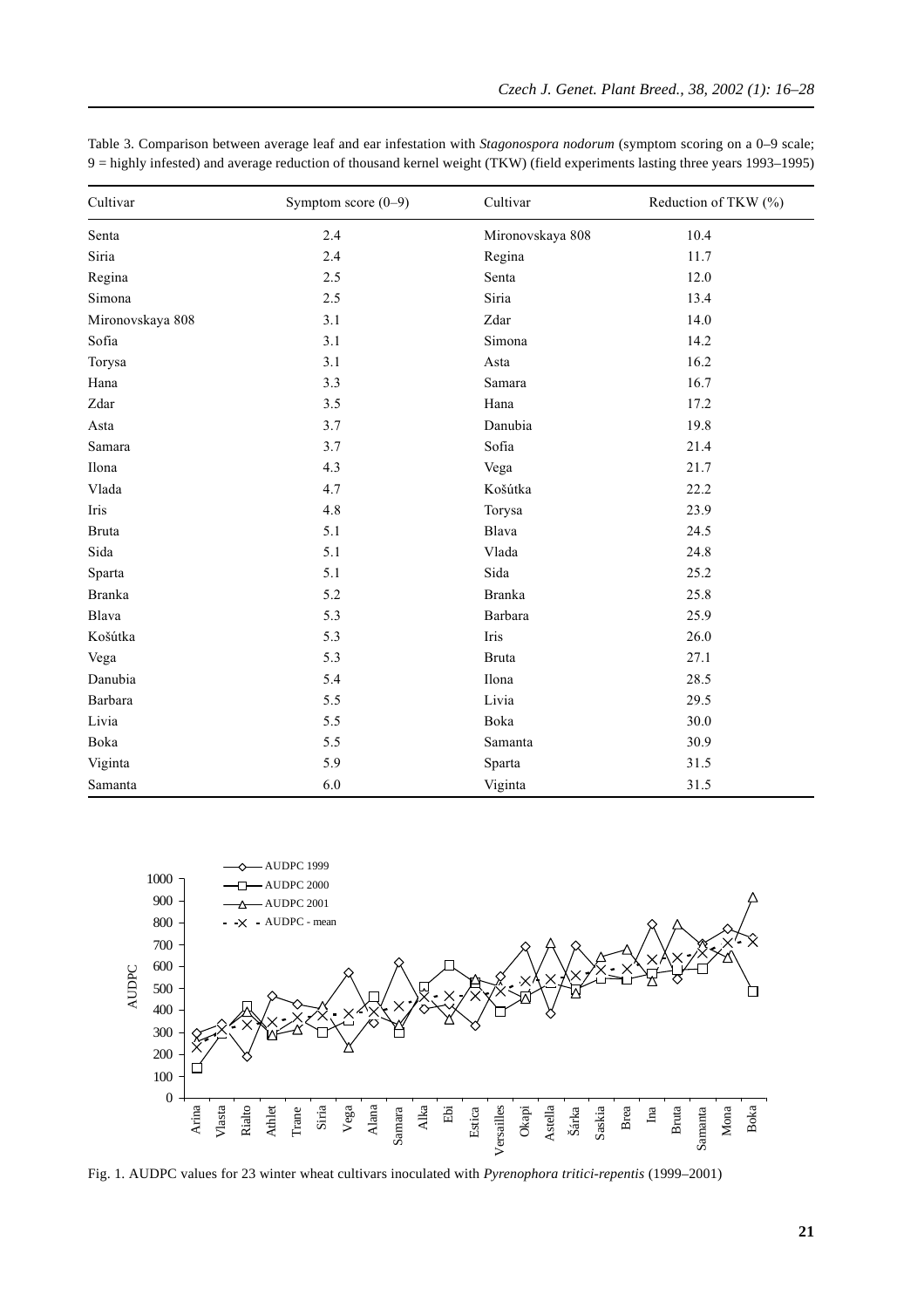revealed distinet differences between the cultivars, as can be seen from Fig. 1. The later maturing cultivars were more resistant to artificial infection than earlier maturing cultivars. AUDPC values of the cultivars Arina, Vlasta, Rialto, Athlet, Trane, Siria, Vega, Alana, Samara were significantly lower than of the susceptible cultivars Samanta, Mona and Boka (Table 4).

Table 4. Average response (1999–2001) of 23 winter wheat cultivars to artificial infection with *Pyrenophora tritici-repentis* -cultivar ranking and their inclusion into homogeneous groups (Duncan *P* = 95%)

| Cultivar    | Average AUDPC | Homogeneous group |
|-------------|---------------|-------------------|
| Arina       | 228.2         | a                 |
| Vlasta      | 311.0         | ab                |
| Rialto      | 331.7         | abc               |
| Athlet      | 346.4         | abc               |
| Trane       | 365.9         | abcd              |
| Siria       | 374.3         | abcd              |
| Vega        | 383.3         | abcd              |
| Alana       | 393.3         | abcd              |
| Samara      | 416.3         | abcde             |
| Alka        | 461.3         | bcdef             |
| Ebi         | 462.6         | bcdef             |
| Estica      | 463.7         | bcdef             |
| Versailles  | 483.7         | bcdef             |
| Okapi       | 532.1         | bcdefg            |
| Astella     | 538.6         | cdefg             |
| Šárka       | 555.4         | cdefg             |
| Saskia      | 583.4         | defg              |
| <b>Brea</b> | 587.1         | defg              |
| Ina         | 630.2         | efg               |
| Bruta       | 637.6         | efg               |
| Samanta     | 660.1         | fg                |
| Mona        | 704.8         | g                 |
| Boka        | 710.1         | g                 |

#### **Fusarium head blight (FHB)** (*Fusarium* spp.)

Head blight, caused by various *Fusarium* species (in our country mainly by *Fusarium culmorum* [W. G. Smith] Sacc. and *Fusarium graminearum* Schwabe), attracts worldwide much attention mainly because of the toxins produced by the pathogen (MESTERHÁZY 1995) Several mechanisms of resistance are possible, namely:

- 1. resistance to invasion, 2. resistance to spreading,
- 3. resistance to toxin accumulation,
- 4. resistance to kernel infection,
- 5. tolerance.

All genetic studies deal so far with resistance type 2. There is no information on the genetic background of the other four types (MESTERHÁZY *et al*. 1999).

Earlier recommended separate tests with several isolates of the pathogen can be simplified. According to ME-STERHÁZY (2001) application of one highly pathogenic isolate of *Fusarium graminearum* or *Fusarium culmorum* seems to be sufficient for the selection of resistance. This is very important, since parallel breeding against different *Fusarium* species then appears unnecessary.

Most of the popular sources of resistance, Nobeoka Bozu, Sumai 3 and Beijing 8, are, unfortunately, wheats of low agronomic value. Their utilisation requires, therefore, extensive prebreeding to improve the agronomic traits. However, advanced breeding lines with good agronomic performance, obtained after hybridisation with the above mentioned sources, are now available, e.g., from the Hungarian 'Szeged' breeding programme (ME-STERHÁZY 2001). Another possibility of obtaining satisfactory resistance is to combine moderately resistant cultivars in hybridisation programmes.

In the RICP Prague-Ruzyně field inoculation experiments are performed each year since 1992. The response of different winter wheat cultivars (mainly cultivars registered in the Czech Republic and advanced breeding lines) to artificial infection with a highly pathogenic isolate of *Fusarium culmorum* is described in detail by STUCHLÍKOVÁ and ŠÍP (1996) and ŠÍP and STUCHLÍ-KOVÁ (2000). The detection of moderate resistance to the fusarium head blight in the advanced breeding lines SG-U-513 and SG-U-466 (Bona) from the cross Hana/ Brock is of considerable practical importance. These lines can be readily used in wheat breeding, because they possess many other positive characteristics ( $\text{ŠIP } \&$ STUCHLÍKO-VÁ 1997). Cultivars and lines that showed a high resistance level (score L1) in tests in the last three (two) years are listed in Table 5.

Table 5. Symptom scores (on 0–4 scale) of winter wheat cultivars (lines) that showed a high level of resistance to infection with *Fusarium culmorum* in three (two) years in comparison with the susceptible cultivar But

| Cultivar/line                      | 1999 | 2000 | 2001 | Average |
|------------------------------------|------|------|------|---------|
| Arina                              | 1    | 0.8  | 0.4  | 0.73    |
| Apache                             | 1    | 0.6  | 0.8  | 0.8     |
| Ebi                                | 1    | 0.3  | 1.1  | 0.8     |
| SG U 513                           | 0.5  | 0.8  | 1.2  | 0.83    |
| Tower                              | 0.9  | 0.6  | 1.2  | 0.9     |
| Alana                              | 0.9  | 0.8  | 1.3  | 1       |
| SG V NB × MN SUM3                  |      | 0.1  | 0.1  | 0.1     |
| SG-RU 24 (Rheia)                   |      | 0.6  | 0.3  | 0.45    |
| Ludwig                             |      | 0.6  | 1.2  | 0.9     |
| But                                | 3.5  | 1.7  | 3.1  | 2.77    |
| Average of all<br>tested cultivars | 2.01 | 1.24 | 2.17 | 1.81    |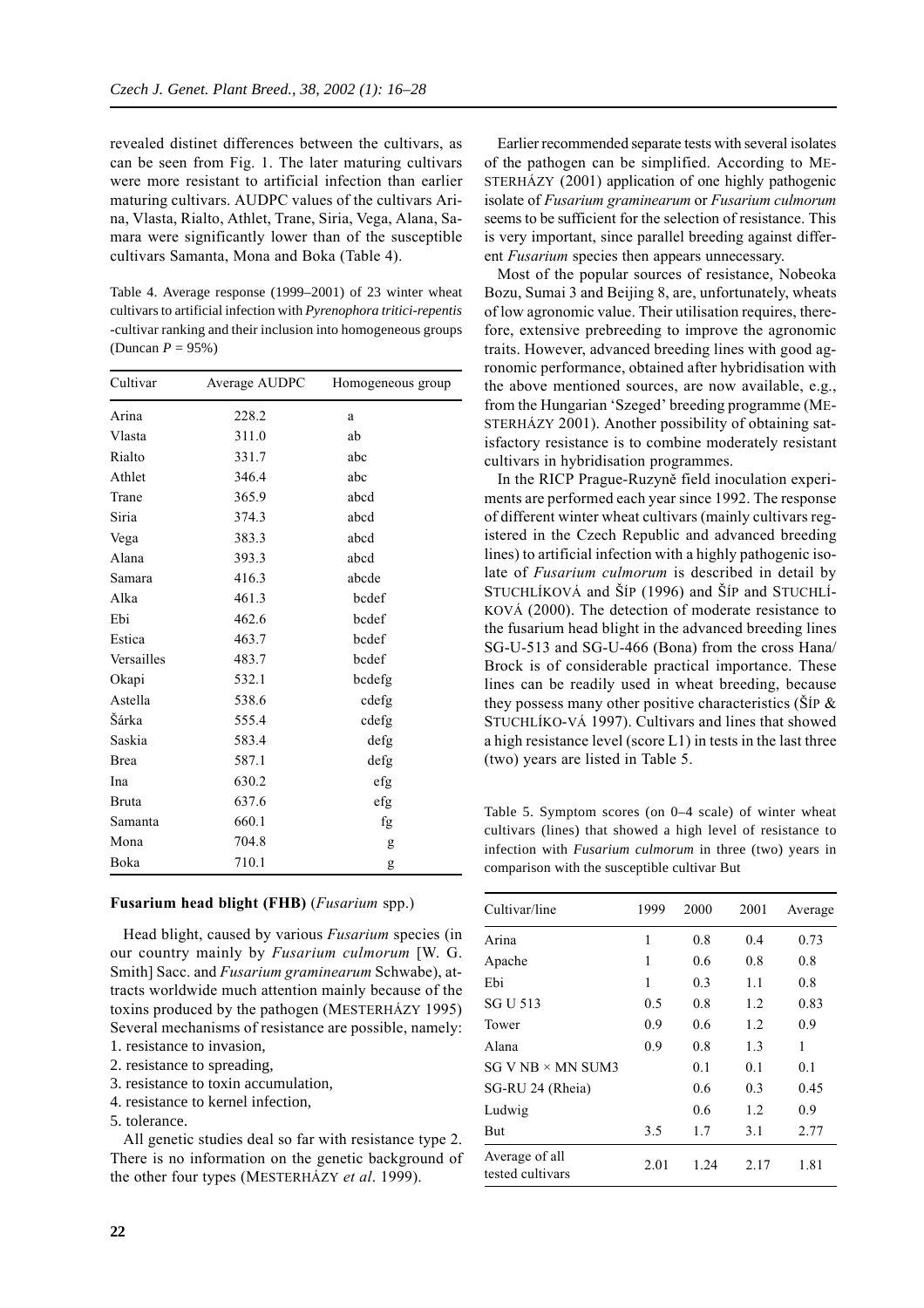Much attention has recently been paid to the relation between infection severity and accumulation of mycotoxins (especially deoxynivalenol – DON) in wheat grains. It is supposed that other factors than resistance influence strongly the DON contamination (MESTERHÁZY 2001). In our experiments DON content was highly influenced by years, locations and fungus isolates. Besides this, also isolates of different chemotypes (causing accumulation of specific mycotoxins in the cereal grain: DON, nivalenol, zearalenol etc.) have been identified (PERKOWSKI *et al*. 1997). However, in materials that were highly resistant to FHB no or very little accumulation of DON has been detected (MESTERHÁZY *et al*. 1999). Great variability in DON content usually occurred under susceptible conditions (LEMMENS *et al*. 1997). Anyhow, the relationship between the disease symptoms and DON content remains not yet well understood.

### **Common and dwarf bunt** (*Tilletia caries* [DC.] Tul., *Tilletia laevis* Kühn, *Tilletia controversa* Kühn)

Though the time when common bunt belonged to the most important wheat diseases is over (at least in most parts of Europe), breeding for bunt resistance exists in many countries. Bunt resistance remained important in North America, Russia, the Ukraine, Romania, Bulgaria and Turkey. Also in Scandinavian countries breeding for bunt resistance continues and a project for international cooperation is being prepared. At least 25 *Bt* genes for bunt resistance have been described and genes in several sources of resistance remain to be determined and described. GOATES (1996) listed 30 races of *Tilletia caries,* 10 of *Tilletia laevis* and 17 of *Tilletia controversa.*

Sources of bunt resistance have been tested in the RICP Prague-Ruzyně (BLAŽKOVÁ & BARTOŠ 1997b) and the bunt resistant Swedish cultivars Tjelvar (T1BL.1RS) and Stava were selected for crossing with Czech cultivars (BLAŽKOVÁ & BARTOŠ 1997a). Resistant short straw lines, earlier than Tjelvar and with improved breadmaking quality, have been produced. The bunt resistance of Tjelvar is derived from PI 178383 with the resistance genes *Bt8*, *Bt9* and *Bt10*. This line is in North America an important source of resistance, both to common and dwarf bunt. The physiologic races T1, L3 and L5 have been identified in bunt samples from the Czech Republic. Bunt samples from ten other countries were also analysed. The most frequent races were L5/T5 and L3/T3, with virulence for the genes *Bt7*, *Bt2* and *Bt1* (BLAŽKOVÁ & BARTOŠ 2002).

### **Eyespot and other root and crown diseases**

The main sources of resistance to eyespot (*Pseudocercosporella herpotrichoides* [Fron] Deighton) are the cv. Cappelle Desprez, the line VPM1 and cultivars derived from them. Four *Pch* genes have been described, one of them with a preliminary designation. Effective resistance sources to causal agents of other root diseases of wheat are not available (MCINTOSH 1998).

# *Barley yellow dwarf virus* **(BYDV)**

BYDV is transmitted by several species of aphids and causes the probably most important virus disease of cereals, which is spread worldwide on wheat, barley and other cereals. It is a luteovirus with several strains, of which the PAV strain prevails in the Czech Republic. Resistance is considered the only effective means of controlling the damage caused by this disease every year to cereals.

 Resistance breeding was practised mainly within CIMMYT and ICARDA hybridisation programmes. A large collection of resistant spring wheat lines is now available to breeders worldwide. Tolerance to BYDV is in wheat mainly based on the *Bdv1* gene (SINGH *et al*. 1993), which could have originated from the Brazilian cultivar Frontana (parent of the cultivar Maringá) and should be considered a source of durable resistance, because of its long lasting effectiveness in spite of its presence in numerous CIMMYT wheats deployed worldwide. Great attention was also paid to interspecific or intergeneric hybrids (especially with wheatgrass *Thinopyrum intermedium* or *T. ponticum)* as new sources of BYDV resistance (AYALA *et al*. 2001). The amphiploid OK 7211542, derived from hybrids of wheat with *Thinopyrum ponticum,* was found to be immune to BYDV. According to CHEN *et al*. (1997), it has a great potential for transferring BYDV resistance into wheat.

In the RICP Prague-Ruzyně the materials obtained from CIMMYT and ICARDA programmes, together with advanced lines and registered spring and winter wheat cultivars were tested for resistance to the PAV strain of BYDV (ŠÍP *et al*. 1995; VACKE *et al*. 1996). In winter wheats only the cvs Sparta, Sofia, Danubia and the advanced line SG-U 2105 showed moderate resistance to BYDV. In spring wheat, however, valuable sources of resistance have been found, e.g., WKL-91- 138, Maringá with *Rht1* and *Rht2*, or VEE"S"/TRAP1 (Table 6). These sources were crossed with the winter wheat cultivar Sparta. Resistant lines (symptom score 3) were selected among the progenies (VACKE *et al*. 1996). Two advanced lines of spring wheat, SG-S-604/96 and SG-S- 26/98 from the Plant Breeding Station Stupice, SELGEN, a.s., showed in tests at RICP Prague-Ruzyně and CIMMYT, Mexico (M. Henry – pers. com.) a good resistance level (Table 6). Because these lines have many other positive characteristics (especially very high yielding ability and high resistance to yellow rust, leaf rust and powdery mildew), they are now widely used in hybridization programmes of the SELGEN company.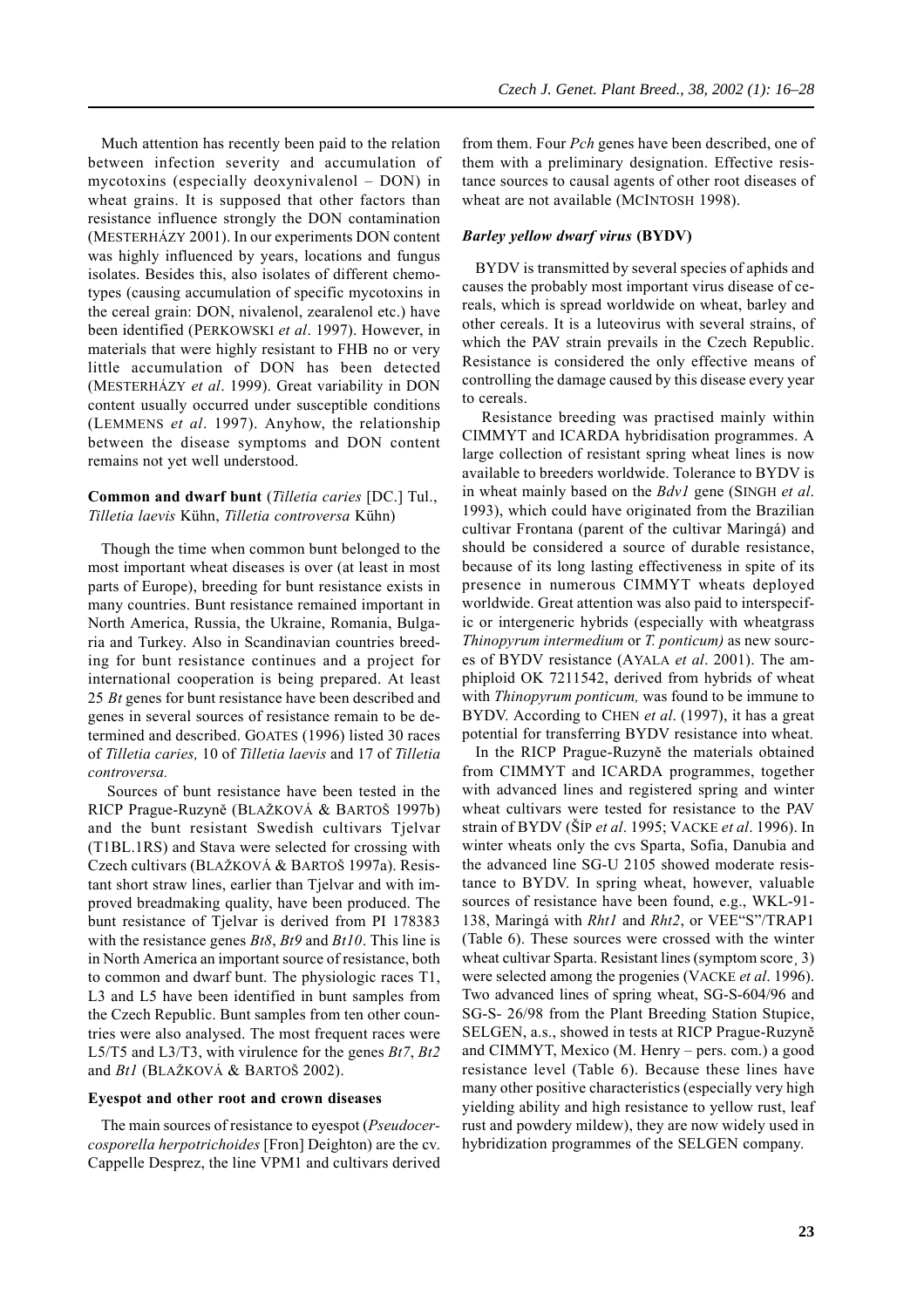Table 6. Average values of yield characters and symptom scoring  $(0-9; 0 =$  without symptoms) after infection with BYDV in wheat cultivars (lines) that showed in 1997–2000 a higher resistance level (Jara and Vlada: susceptible checks)

| Cultivar                                                                                                | Vegetation<br>type | Grain yield<br>(t/ha) | Grain weight<br>per ear $(g)$ | ymptom<br>score |
|---------------------------------------------------------------------------------------------------------|--------------------|-----------------------|-------------------------------|-----------------|
| WKL-91-138                                                                                              | S                  | 2.85                  | 1.26                          | 1.9             |
| Maringá $Rht1+2$                                                                                        | S                  | 3.77                  | 1.08                          | 2.2             |
| Anza ( <i>Bdv1</i> gene)                                                                                | S                  | 3.22                  | 1.18                          | 3.0             |
| Maringá Rht1                                                                                            | S                  | 3.83                  | 1.29                          | 3.9             |
| Maringá Rht2                                                                                            | S                  | 4.17                  | 1.31                          | 3.5             |
| SG-S-26/98*                                                                                             | S                  | 4.48                  | 1.31                          | 3.5             |
| VEE"S"/TRAP 1                                                                                           | S                  | 3.95                  | 1.22                          | 4.3             |
| SG-S-604/96*                                                                                            | S                  | 4.21                  | 1.25                          | 5.0             |
| Jara                                                                                                    | S                  | 1.95                  | 0.69                          | 7.2             |
| Sparta                                                                                                  | W                  | 4.14                  | 1.28                          | 4.8             |
| Sofia                                                                                                   | W                  | 4.00                  | 1.25                          | 4.3             |
| Danubia                                                                                                 | W                  | 3.87                  | 1.29                          | 4.9             |
| SG-U 2105                                                                                               | W                  | 4.58                  | 1.41                          | 4.7             |
| Vlada                                                                                                   | W                  | 2.53                  | 0.72                          | 7.1             |
| *confirmed by tests in CIMMYT Mexico; in RICP tested in<br>1999 and 2000<br>$S = spring$ ; $W = winter$ |                    |                       |                               |                 |

#### *Wheat dwarf virus* **(WDV)**

The WDV is a leafhopper (*Psammotettix alienus*) transmitted geminivirus, which was for the first time described on the territory of Czechoslovakia (VACKE 1961), later in other European countries. A WDV strain, adapted to barley and not transmissible to wheat, was identified much later in the early nineties. In the last years severe infections by WDV were recorded in both winter wheat and winter barley crops and resistance in wheat and barley cultivars became a very important goal.

About 200 wheat cultivars were tested for resistance to WDV in the RICP Prague-Ruzyně. High resistance levels have not been found (VACKE & CIBULKA 2000). Of the Czech and Slovak cultivars only Astella, Boka, Bruneta, Bruta, Ilona, Mona, Saskia and Senta, and of foreign cultivars Belocerkovskaya, Kharkovskaya, Mironovskaya 808, Yubileynaya and Kawvale showed a slight WDV-caused yield depression.

### **MOLECULAR TECHNIQUES IN RESISTANCE BREEDING**

The number of molecular markers of resistance genes is rapidly growing. Also QTLs are extensively investigated. LANDRIDGE and CHALMERS (1998) published a list of markers of wheat resistance genes. It contained 21 markers for rust resistance genes, 7 markers for powdery mildew resistance genes and markers for resistance genes to virus diseases, common bunt, loose smut, eyespot and tan spot. In Sumai 3, an important source of head blight resistance, five QTL have been determined (ANDERSON *et al*. 1998). Marker assisted selection will be applied particularly in cases when resistance tests take too much time and are expensive (e.g., tests of resistance to virus diseases or bunt) or for pyramiding of resistance genes. Genes for antifungal proteins that condition resistance to *Fusarium* head blight have been transferred (FRY *et al*. 1998). Transfers of genes for chitinase, glucanase and ribosome inhibiting proteins, that enhance resistance, were carried out in CYMMIT, Mexico (FENNEL *et al*. 1998). To obtain transgenic wheat plants, particle bombardment appeared to be the most successful method. At present 420 applications for deliberate release of GMO into the environment are registered in the EU member states for maize, 3 applications for barley and 13 applications for wheat (KUČERA *et al*. 2000).

At the RICP Prague-Ruzyně microsatellite analysis was used for the identification of wheat cultivars. The detected alleles were numbered, catalogued and used further to produce an electronic profile of each cultivar (LEIŠOVÁ & OVESNÁ 2001). Polymorphic DNA profiles of wheat cultivars can be used, for example, to measure dissimilarity of cultivars, to monitor the genetic background of particular cultivars etc.The latter might help to accelerate backcross procedures and to transfer deliberately gene complexes. Molecular markers are especially useful for the development of new sources of resistance with the now available rust resistance genes. SCHACHERMAYR *et al*. (1997) used a molecular marker for the gene *Lr10.* With this marker *Lr10* has been identified in the Czech cvs Alka, Siria and several foreign cultivars (BLAŽKOVÁ *et al*. 2002).

### **PROSPECTS OF DISEASE RESISTANCE BREEDING IN WHEAT**

Molecular genetics offers many new possibilities for the intensification of resistance breeding. However, the costs of these techniques are limiting their broad application. The progress in the development and application will depend on available funding and cooperation of universities and research institutes with wheat breeders. The concentration of plant breeding in big companies with global activities may support a fast development and broad application of molecular biology in wheat breeding. This can be demonstrated by the increasing number of available molecular markers of resistance genes. Not only the application of molecular techniques, but also conventional wheat breeding will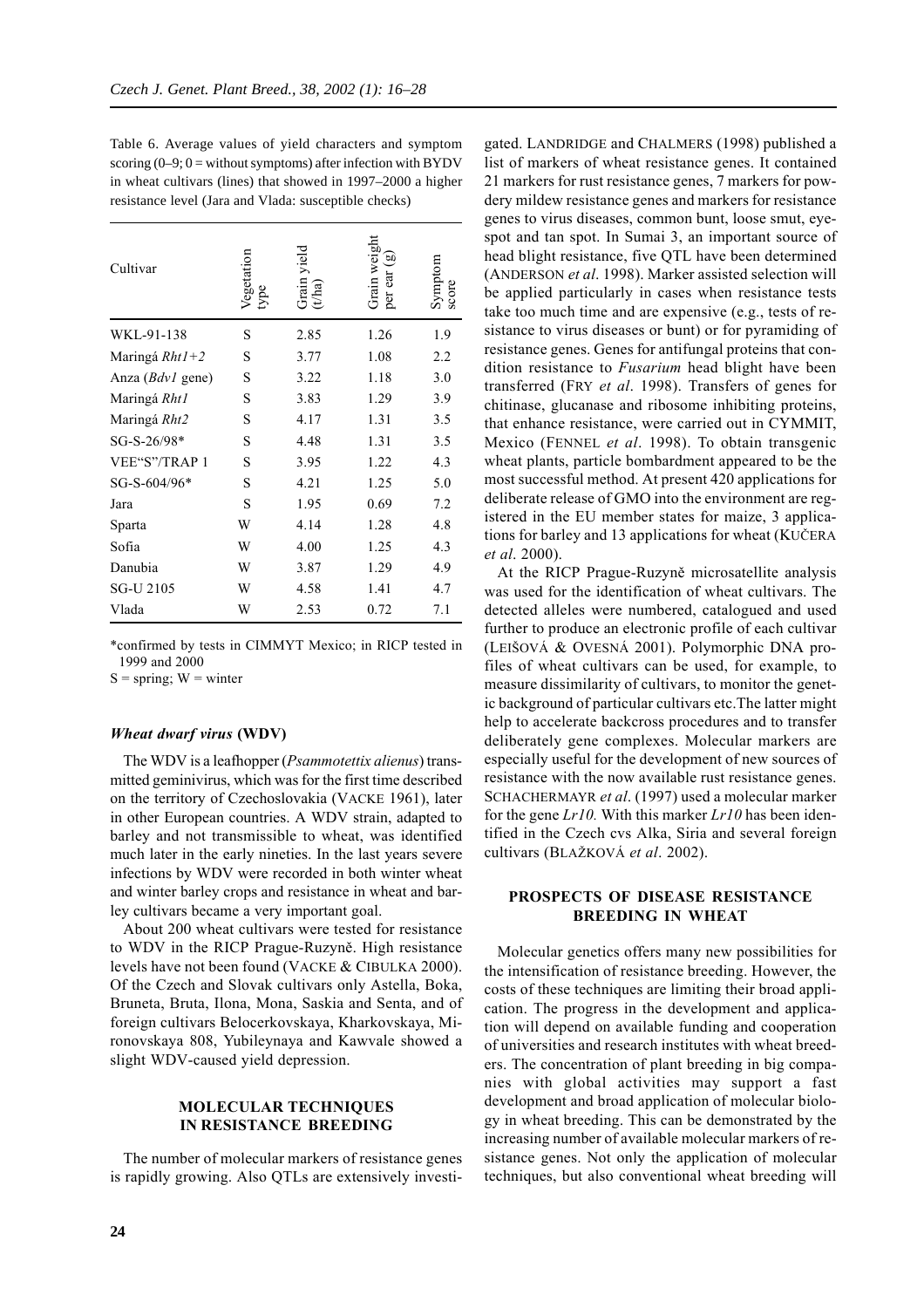become more expensive, because resistance to a larger number of diseases has to be considered. Costs of breeding may also increase because a free exchange of resistance sources will be probably restricted in the future.

There is growing interest in breeding for partial resistance. In CIMMYT 60% of breeding expenses is spent on breeding for partial resistance. RAJARAM (1999) from the same organization considered for the next years field selection to be still more important for the yield increase than any other methods. Interspecific and remote crosses will continue to play an important role in the future, together with direct transfer of resistance genes. However, partial resistance can be increased also by the accumulation of minor genes by intercrossing bread wheat lines or cultivars possessing already a certain level of this resistance. An important CIMMYT programme concentrates on the broadening of genetic diversity. Synthetic hexaploids are produced by crossing *Triticum durum* with *Triticum tauschii* (donor of the D genome). After several backcrosses lines possessing resistance to *Tilletia indica* or *Fusarium graminearum* have been selected. As a source of resistance to yellowand leaf rust, powdery mildew and virus diseases *Triticum dicoccoides* was frequently used in the CIMMYT breeding programme (RAJARAM 1999). Another aim is to find a resistance gene in wheat or wheat relatives with characteristics similar to the *mlo* gene of barley.

#### **References**

- ANDERSON J.A., WALDRON B.L., MORENO-SEVILLA B., STACK R.W., FROHBERG R.C. (1998): Detection of Fusarium head blight resistance QTL in wheat using AFLPs and RFLPs. In: SLINKARD A.E. (ed.): Proc. 9<sup>th</sup> Int. Wheat Genet. Symp., Univ. Saskatchewan, Saskatoon, 2–7 August 1998, Vol. 1: 135*–*137.
- AYALA L., VAN GINKEL M., KHAIRALLAH M., KELLER B., HENRY M. (2001): Expression of Thinopyrum intermedium-derived Barley yellow dwarf virus resistance in elite bread wheat backgrounds. Phytopathology, **91**: 55*–*62.
- BARTOŠ P., BAREŠ I. (1971): Leaf and stem rust resistance of hexaploid wheat cultivars Salzmünder Bartweizen and Weique. Euphytica, **20**: 435*–*440.
- BARTOŠ P., SAMBORSKI D.J., DYCK P.L. (1969): Leaf rust resistance of some European varieties of wheat. Canad. J. Bot., **47**: 543*–*546.
- BARTOŠ P., GREEN G.J., DYCK P.L. (1970): Reactions to stem rust and genetics of stem rust resistance in European wheat varieties. Canad. J. Bot., **48**: 1439*–*1443.
- BARTOŠ P., HANZALOVÁ A., STUCHLÍKOVÁ E. (2001): Wheat leaf rust races/pathotypes in the Czech Republic in 1999– 2000. Plant Protect. Sci., **37**: 10*–*16.
- BARTOŠ P., STUCHLÍKOVÁ E., HANUŠOVÁ R. (1996): Adaptation of wheat rusts to the wheat cultivars in former Czechoslovakia. Euphytica, **92**: 95*–*103.
- BIFFEN R.H. (1905): Mendel's laws of inheritance and wheat breeding. J. Agric. Sci., **1**: 4*–*48.
- BLAŽKOVÁ V., BARTOŠ P. (1997): Reactions of winter wheat cultivars registered in the Czech Republic to common bunt (*Tilletia tritici* Bjerk.) Winter and *T. laevis* Kühn and sources of resistance. Cereal Res. Commun., **25**: 985*–*992.
- BLAŽKOVÁ V., BARTOŠ P. (2002): Virulence pattern of European bunt samples (*Tilletia tritici* and *T. laevis*) and sources of resistance. Cereal Res. Commun. (in print).
- BLAŽKOVÁ V., BARTOŠ P., ŠKORPÍK M., HANUŠOVÁ R. (1997): Wheat cultivar Tjelvar as a source of bunt (*Tilletia* spp.) resistance. Genet. a Šlecht., **33**: 241*–*250.
- BLAŽKOVÁ V., BARTOŠ P., PARK R.F., GOYEAU H. (2002): Verifying the presence of leaf rust resistance gene *Lr10* in sixteen wheat cultivars by use of a PCR-based STS marker. Cereal Res. Commun. (in print).
- BROWN J.K.M., KEMA G.H.J., FORRER H.-R., VERSTAPPEN E.C.P., ARRAIANO L.S., BRADING P.A., FOSTER E.M., HECKER A., JENNY E. (1999): Field resistance of wheat to *Septoria tritici* leaf blotch, and interactions with *Mycosphaerella graminicola* isolates. In: VAN GINKEL M., MCNAB A., KRUPINSKI J. (eds): Septoria and Stagonospora Diseases of Cereals: A Compilation of Global Research. CIMMYT, Mexico D.F.: 148*–*149.
- BROWN J.K.M., KEMA G.H.J., FORRER H.-R., VERSTAPPEN E.C.P., ARRAIANO L.S., BRADING P.A., FOSTER E.M., FRIED P.M., JENNY E. (2001): Resistance of wheat cultivars and breeding lines to septoria tritici blotch caused by isolates of *Mycospharella graminicola* in field trials. Plant Pathol., **50**: 325*–*338.
- DUVEILLER E., DUBIN H.J., REEVES J., MCNAB A. (eds) (1998): Helminthosporium Blights of Wheat. Spot Blotch and Tan Spot. CIMMYT, Mexico D.F.
- FENNEL S., BOHOROVA N., MCLEAN S., OLIVARES-VILLE-GAS J.J., HERNANDES-REYES R., SALGADO-SICLAN M., PA-CHECO M., DIAZ L., HOISINGTON D. (1998): Insertion of chitinase, glucanase and RIP transgenes into CIMMYT bread wheat varieties. In: SLINKARD A.E. (ed.): Proc. 9<sup>th</sup> Int. Wheat Genet. Symp., Univ. Saskatchewan, Saskatoon, 2–7 August 1998, Vol. 3: 178*–*180.
- FLOR H.H. (1942): Inheritance of pathogenicity in *Melampsora lini*. Phytopathology, **32**: 653*–*669.
- FLOR H.H. (1956): The complementary genetic systems in flax and flax rust. Adv. Genet., **8**: 29*–*54.
- FRY J.E., CHENG M., HU T., LAYTON J., WAN Y., ZHOU H., DUNCAN D.R., HIRONAKA C., PANG S., LIANG J., CON-NER T. (1998): Advances in the genetic engineering of wheat. In: SLINKARD A.E. (ed.): Proc. 9<sup>th</sup> Int. Wheat Genet. Symp., Univ. Saskatchewan, Saskatoon, 2–7 August 1998, Vol. 1: 156*–*158.
- GILCHRIST L., GOMEZ B., GONZALEZ R., FUENTES S., MU-JEEB-KAZI A., PFEIFFER W., RAJARAM S., RODRIGUEZ R., SKOVMAND B., VAN GINKEL M., VELAZQUEZ C. (1999): *Septoria tritici* resistance sources and breeding progress at CIMMYT, 1970–99. In: VAN GINKEL M., MCNAB A., KRU-PINSKY J. (eds): Septoria and Stagonospora Diseases of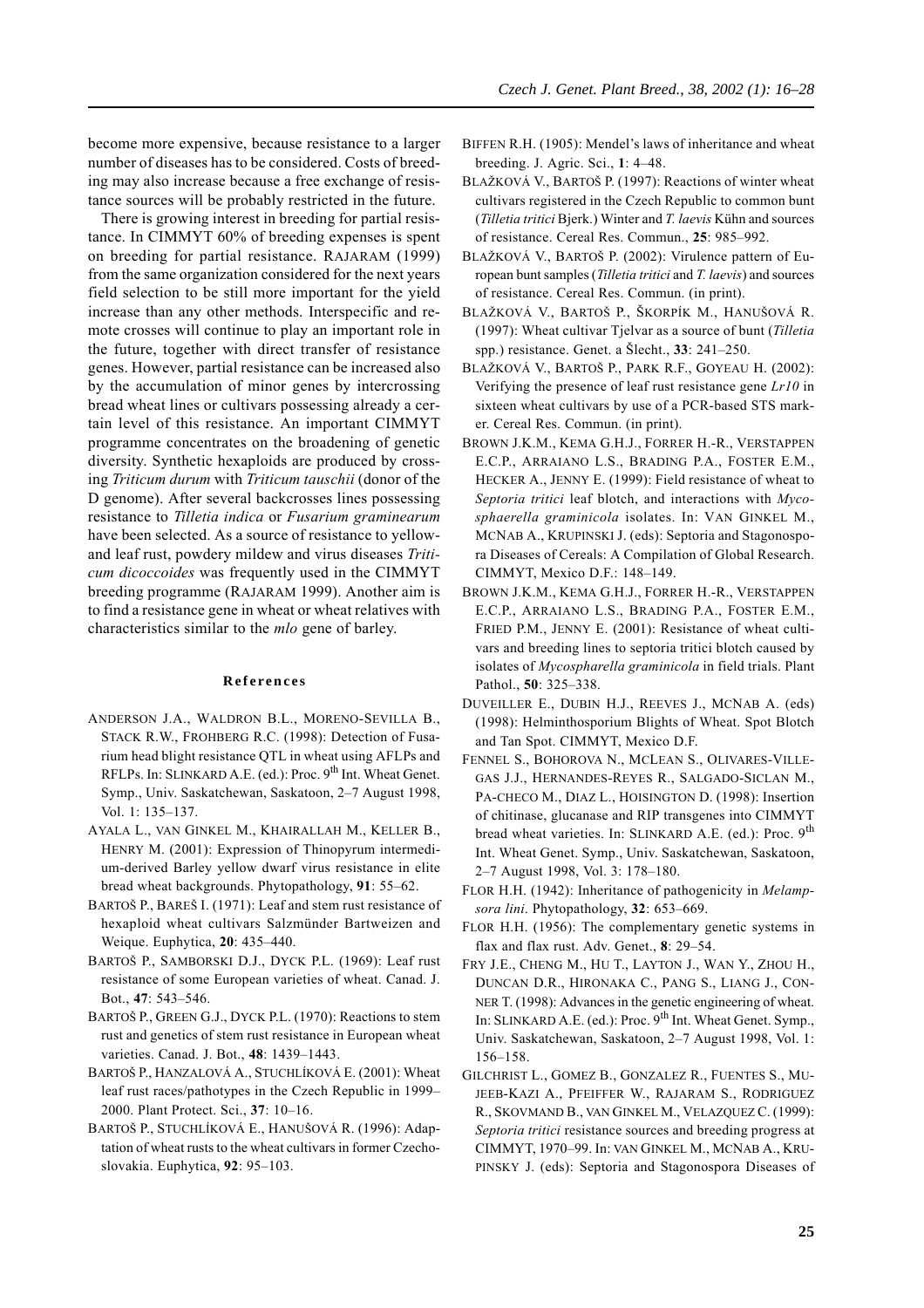Cereals: A Compilation of Global Research. CIMMYT, Mexico D.F.: 134–139.

- GOATES B.J. (1996): Common bunt and dwarf bunt. In: WIL-COXSON R.D., SAARI E.E. (eds): Bunt and smut diseases of wheat: concepts and methods of disease management. CIMMYT, Mexico D.F.: 12*–*25.
- GOYEAU H., PARK R.F. (1997): Postulation of resistance genes to wheat leaf rust at the seedling stage in bread wheat cultivars grown in France. In: Proc. Conf. Approaches to improving disease resistance to meet future needs: Airborne pathogens of wheat and barley. COST 817, Res. Inst. Crop Product., Praha-Ruzyně, 11–13 November 1997: 28*–*32.
- HANUŠOVÁ R. (1992): Powdery mildew resistance of wheat cultivars with 1B/1R Translocation/Substitution. Vortr. Pflanzenzüchtg., **24**: 237*–*238.
- HANUŠOVÁ R., HSAM S.L.K., BARTOŠ P., ZELLER F.J. (1996): Suppression of powdery mildew resistance gene *Pm8* in common wheat cultivars carrying wheat – rye translocation T1BL.1RS. Heredity, **77**: 383*–*387.
- CHEN Q., COLLIN J., COMEAU A., ST PIERRE C.A., FEDAK G. (1997): Comparison of various sources of resistance to barley yellow dwarf virus in wheat – *Thinopyrum amphiploid* lines. Canad. J. Plant Pathol., **19**: 414*–*417.
- CHEN YU, CHELKOWSKI J. (1999): Genes for resistance to wheat powdery mildew. J. Appl. Genet., **40**: 317*–*334.
- JOHNSON R. (1981): Durable resistance: definition of, genetic control, and attainment in plant breeding. Phytopathology, **71**: 567*–*568.
- KEMA G.H.J., ANNONE J.H., SAYOUD R.S.,VAN SILFHOUT C.H., VAN GINKEL M., DE BREE J. (1999a): Genetic variation for virulence and resistance in the wheat-*Mycosphaerella graminicola* pathosystem. I. Interactions between pathogen isolates and host cultivars. Phytopathology, **86**: 200*–*212.
- KEMA G.H.J., SAYOUD R.S., ANNONE J.H., VAN SILFHOUT C.H. (1996b): Genetic variation for virulence and resistance in the wheat-*Mycosphaerella graminicola* pathosystem. II. Analysis of interactions between pathogen isolates and host cultivars. Phytopathology, **86**: 213*–*220.
- KUČERA L., OHNOUTKOVÁ L., MÜLLEROVÁ E., OVESNÁ J. (2000): Genetická transgenoze u obilnin. Czech J. Genet. Plant Breed., **36**: 67*–*76.
- LANGRIDGE P., CHALMERS K. (1998): Techniques for marker development. In: SLINKARD A.E. (ed.): Proc.  $9<sup>th</sup>$  Int. Wheat Genet. Symp., Univ. Saskatchewan, Saskatoon, 2–7 August 1998, Vol. 1: 107*–*115.
- LASSER E. (1951): Die Züchtung schwarzrostresistenter Weizensorten fűr den Alpenraum. Bodenkultur, **3**: 67*–*75.
- LEIŠOVÁ L., OVESNÁ J. (2001): The use of microsatellite analysis for the identification of wheat varieties. Czech J. Genet. Plant Breed., **37**: 29*–*33
- LEMMENS M., JOSEPHS R., SCHUHMACHER R., GRAUS-GRU-BER H., BUERSTMAYR H., RUCKENBAUER P., NEUHOLD G., FIDESSER M., KRSKA R. (1997): Head blight (*Fusarium* spp.) on wheat: investigations on the relationship between disease symptoms and mycotoxin content. Cereal Res. Commun., **25**: 459*–*465.
- MCINTOSH R.A. (1998): Breeding wheat for resistance to biotic stresses. In: BRAUN H.-J. *et al*. (eds): Wheat: Prospects for Global Improvement. Kluwer Acad. Publ., The Netherlands: 71*–*86.
- MCINTOSH R.A., HART G.E., DEVOS K.M., GALE M.D., RO-GERS W.J. (1998): Catalogue of gene symbols for wheat. In: SLINKARD A.E. (ed.): Proc.  $9^{th}$  Int. Wheat Genet. Symp., Univ. Saskatchewan, Saskatoon, 2–7 August 1998, Vol. 5: 129.
- MEINEL A. (1997): Breeding aspect of durable adult plant resistance against aiborne pathogens in wheat. In: Proc. Conf. Approaches to improving disease resistance to meet future needs: Airborne pathogens of wheat and barley. COST 817, Res. Inst. Crop Product., Praha-Ruzyně, 11–13 November 1997: 52*–*55.
- MESTERHÁZY A. (1995): Types and components of resistance to Fusarium head blight of wheat. Plant Breed., **114**: 377*–* 386.
- MESTERHÁZY A. (2001): Novel results in breeding for resistance against Fusarium head blight in wheat. Proc.  $50<sup>th</sup>$ Anniversary Conf. Crop Science on the verge of the 21<sup>th</sup> century – opportunities and challenge., Prague, 11–13 September 2001: 54*–*59.
- MESTERHÁZY A., BARTÓK T., MIROCHA C.G., KOMORÓC-ZY R. (1999): Nature of wheat resistance to Fusarium head blight and the role of deoxynivalenol for breeding. Plant Breed., **118**: 97*–*110.
- MESTERHÁZY A., BARTOŠ P., GOYEAU H., NIKS R.E., CSÖSZ M., ANDERSEN O., CASULLI F., ITTU M., JONES E., MA-NISTERSKI J., MANNINGER K., PASQUINI M., RUBIALES D., SCHACHERMAYR G., STRZEMBICKA A., SZUNICS L.,TODOROVA M., UNGER O., VANČO B., VIDA G., WAL-THER U. (2000): European virulence survey for leaf rust in wheat. Agronomie, **20**: 793*–*804.
- MUNDT C.C., HOFFER M.E., AHMED H.U., COAKLEY S.M., DILEONE J.A., COWGER C.C. (1999): Population genetics and host resistance. In: LUCAS J.A., BOWYER P., ANDER-SON H.M. (eds): Septoria on Cereals: A Study of Pathosystems. CABI Publ., Wallingford, U.K.: 115*–*130.
- OBST A. (1988): HTR Eine neue Krankheit. PSP Pflanzenschutz – Praxis Heft 1.
- PERKOWSKI J., KIECANA I., SCHUMACHER U., MULLER H.M., CHELKOWSKI J., GOLINSKI P. (1997): Head infection and accumulation of *Fusarium* toxins in kernels of 12 barley genotypes inoculated with *Fusarium graminearum* isolates of two chemotypes. Eur. J. Plant Pathol., **103**: 85*–*90.
- PERSON C. (1959): Gene-for-gene relationships in host: parasite systems. Can. J. Bot., **37**: 1101*–*1130.
- RAJARAM S. (1999): Historical aspect and future challenges of an international wheat program. In: VAN GINKEL M., MCNAB A., KRUPINSKI J. (eds): Septoria and Stagonospora Diseases of Cereals: A Compilation of Global Research. CIMMYT, Mexico D.F.: 1*–*17.
- REN S.X., MCINTOSH R.A., SHARP P.J., THE T.T. (1996): A storage protein marker associated with the suppressor of *Pm8* for powdery mildew resistance in wheat. Theor. Appl. Genet., **93**: 1054*–*1060.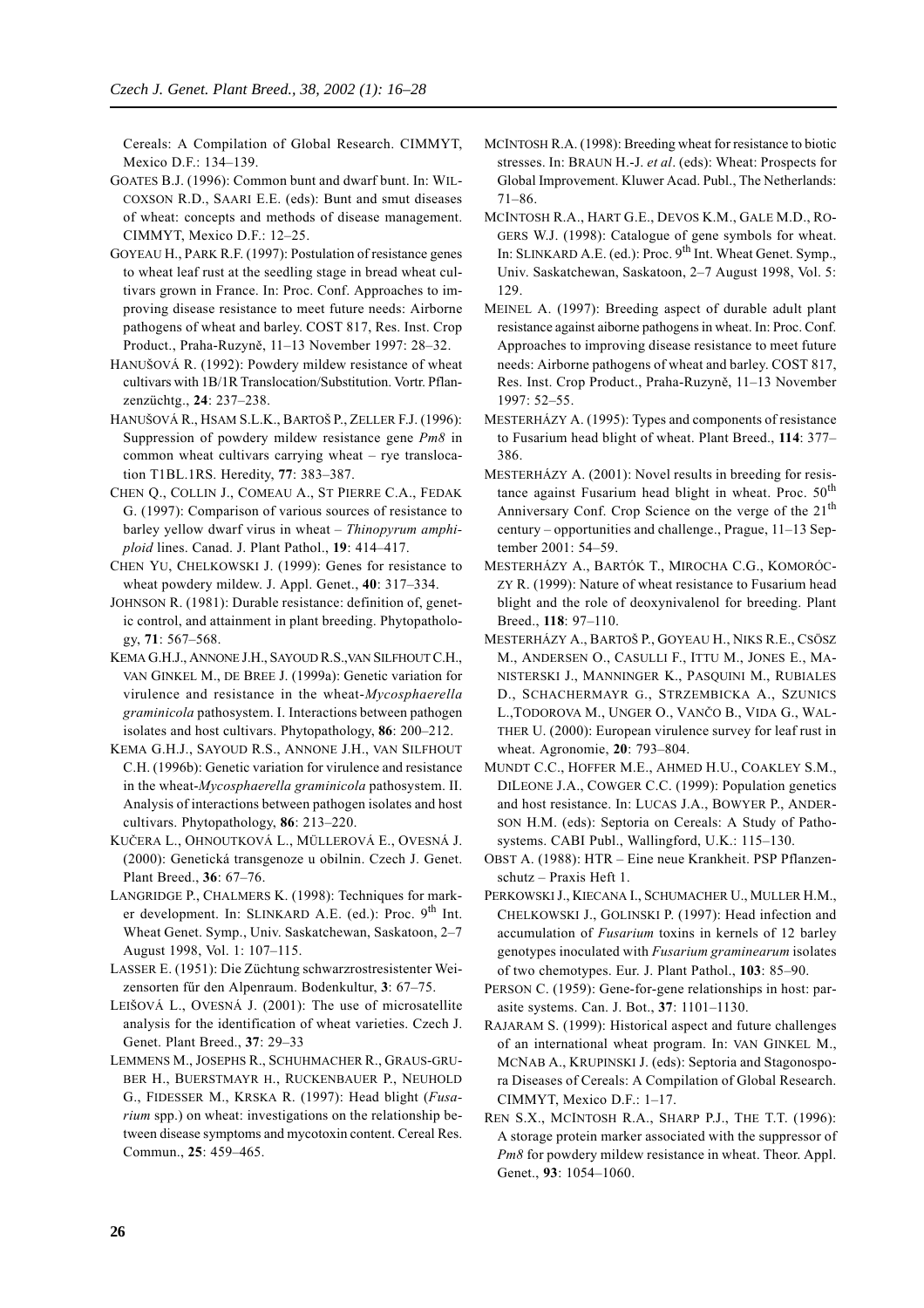- RIEDE C.R., FRANCL L.J., ANDERSON J.G., JORDAHL J.G., MEINHARDT S.W. (1996): Additional sources of resistance to tan spot of wheat. Crop Sci.,  $36: 771-777$ .
- ROSIELLE A.A. (1972): Sources of resistance in wheat to speckled leaf blotch caused by Septoria tritici. Euphytica, 21:  $152 - 161$ .
- SCHACHERMAYR G., FEUILLET C., KELLER B. (1997): Molecular markers for the detection of the wheat leaf rust resistance gene Lr10 in diverse genetic backgrounds. Mol. Breed., 3: 65-74.
- SINGH R.P., BURNETT P.A., ALBARRAN M., RAJARAM S. (1993):  $Bdv1$ : a gene for tolerance to barley yellow dwarf virus in bread wheats. Crop Sci., 33: 231-234.
- SINGH D., PARK R.F., MCINTOSH R.A. (2001): Postulation of leaf (brown) rust resistance genes in 70 wheat cultivars grown in the United Kingdom. Euphytica, 120: 205–218.
- STAKMAN E.C. (1914): A study in cereal rusts: Physiologic races. Minn. Agric. Exp. Stn Bull. 138.
- STUCHLÍKOVÁ E., ŠÍP V. (1996): Rezistence českých a slovenských odrůd pšenice ozimé k fuzarióze klasu. Genet. a Šlecht., 32: 79–94.
- SZUNICS L., SZUNICS LU. (1999): Wheat powdery resistance genes and their application in practice. Acta Agron. Hung., 47: 69-89.
- ŠÍP V., STUCHLÍKOVÁ E. (1997): Evaluation of the response of winter wheat varieties to artificial infection with Fusarium culmorum in field conditions. Cereal Res. Commun., 25: 977-983.
- ŠÍP V., STUCHLÍKOVÁ E., SYCHROVÁ E. (1997): Testing for resistance to Septoria tritici in winter wheat. RICP Prague-Ruzyně, Ann. Report: 40.
- ŠÍP V., STUCHLÍKOVÁ E. (2000): Hodnocení reakce vybraných odrůd pšenice ozimé na infekci Fusarium culmorum v polních podmínkách. Czech J. Genet. Plant Breed., 36: 49-58.
- ŠÍP V., ŠKORPÍK M., KUČERA L., BOBKOVÁ L., AMLER P. (1999): Pšenice ozimá Vlasta – Winter wheat Vlasta. Czech J. Genet. Plant Breed., 35: 91-92.
- ŠÍP V., STUCHLÍKOVÁ E., CHRPOVÁ J. (2001): The response of selected winter wheat cultivars to artificial infection with Septoria tritici under field conditions. Czech J. Genet. Plant Breed., 37: 73-81.
- ŠÍP V., VACKE J., ŠKORPÍK M. (1995): Reakce českých a slovenských odrůd pšenice ozimé na infekci virem žluté zakrslosti ječmene. Genet. a Šlecht., 31: 253–266.
- VACKE J. (1961): Wheat dwarf virus disease. Biol. Plant., 3:  $228 - 233$ .
- VACKE J., CIBULKA R. (2000): Response of selected winter wheat varieties to wheat dwarf virus infection at an early growth stage. Czech J. Genet. Plant Breed., 36: 1-4.
- VACKE J., ŠÍP V., ŠKORPÍK M. (1996): Reakce vybraných odrůd pšenice jarní na infekci virem žluté zakrslosti ječmene. Genet. a Šlecht., 32: 95-106.
- VACKE J., ŠÍP V., ŠKORPÍK M. (1996): Evaluation of resistance to barley yellow dwarf virus (BYDV) in wheat. In: Proc. 5<sup>th</sup> Int. Wheat Conf., June 10–14, 1996, Ankara, Turkev: 162-163.
- VANDERPLANK J.E. (1963): Plant Diseases: Epidemics and Control. Acad. Press, New York & London.
- VAN GINKEL M.A., MCNAB A., KRUPINSKY J. (eds) (1999): Septoria and Stagonospora Diseases of Cereals: A Compilation of Global Research. CIMMYT, Mexico D.F..
- VAN GINKEL M., RAJARAM S. (1999): Breeding for resistance to the Septoria/Stagonospora blights of wheat. In: VAN GINKEL M.A., MCNAB A., KRUPINSKY J. (eds): Septoria and Stagonospora Diseases of Cereals: A Compilation of Global Research. CIMMYT, Mexico D.F.: 117-126.
- VAVILOV N.I. (1919): Immunitet rastenij k infekcionnym zabolevanijam. Izv. Akad. S.-Ch. Nauk, Petersburg.
- VAVILOV N.I. (1935): Izutschenije ob immunitete rastenij k infekcionnym zabolevanijam. Gosud. Izdat. Sovkh. i Kolkh. Liter., Moskva.
- VIDA G., SZUNICS L., SZUNICS LU., GÁL M., WEISZ O., LÁNG L., BEDO Z. (2000): Stem rust resistance of wheat genotypes in the adult plant stage. Acta Phytopath. Entomol. Hung., 35: 169-176.
- WINZELER M., WINZELER H., KELLER B., STRECKEISEN PH., HITZ S., MESSMER M., SCHACHERMAYR G., FEUILLET C. (1995): Strategien der Züchtung auf Braunrostresistenz bei Weizen. In: Bericht 46. Arbeitstagung der Arbeitsgemeinschaft der Saatzuchtleiter, Gumpenstein: 83-88.
- WINZELER M., MESTERHÁZY A., PARK R.F., BARTOŠ P., CZÖSZ M., GOYEAU H., ITTU M., JONES E., LÖSCHEN-BERGER F., MANNINGER K., PASQUINI M., RICHTER K., RUBIALES D., SCHACHERMAYR G., STRZEMBICKA A., TROTTET M., UNGER O., VIDA G., WALTHER U. (2000): Resistence of European winter wheat germplasm to leaf rust. Agronomie, 20: 783-792.
- ZELLER F.J., HSAM S.L.K. (1996): Chromosomal location of a gene suppressing powdery mildew resistance genes  $Pm\delta$ and Pm17 in common wheat (Triticum aestivum L. Em. Thell.). Theor. Appl. Genet., 93: 38–40.
- ZELLER F.J., HSAM S.L.K. (1998): Progress in breeding for resistance to powdery mildew in common wheat (Triticum aestivum L.). In: SLINKARD A.E. (ed.): Proc. 9<sup>th</sup> Int. Wheat Genet. Symp., Univ. Saskatchewan, Saskatoon, 2-7 August 1998, Vol. 1: 178-180.

Received for publication December 1, 2001 Accepted after corrections January 7, 2002